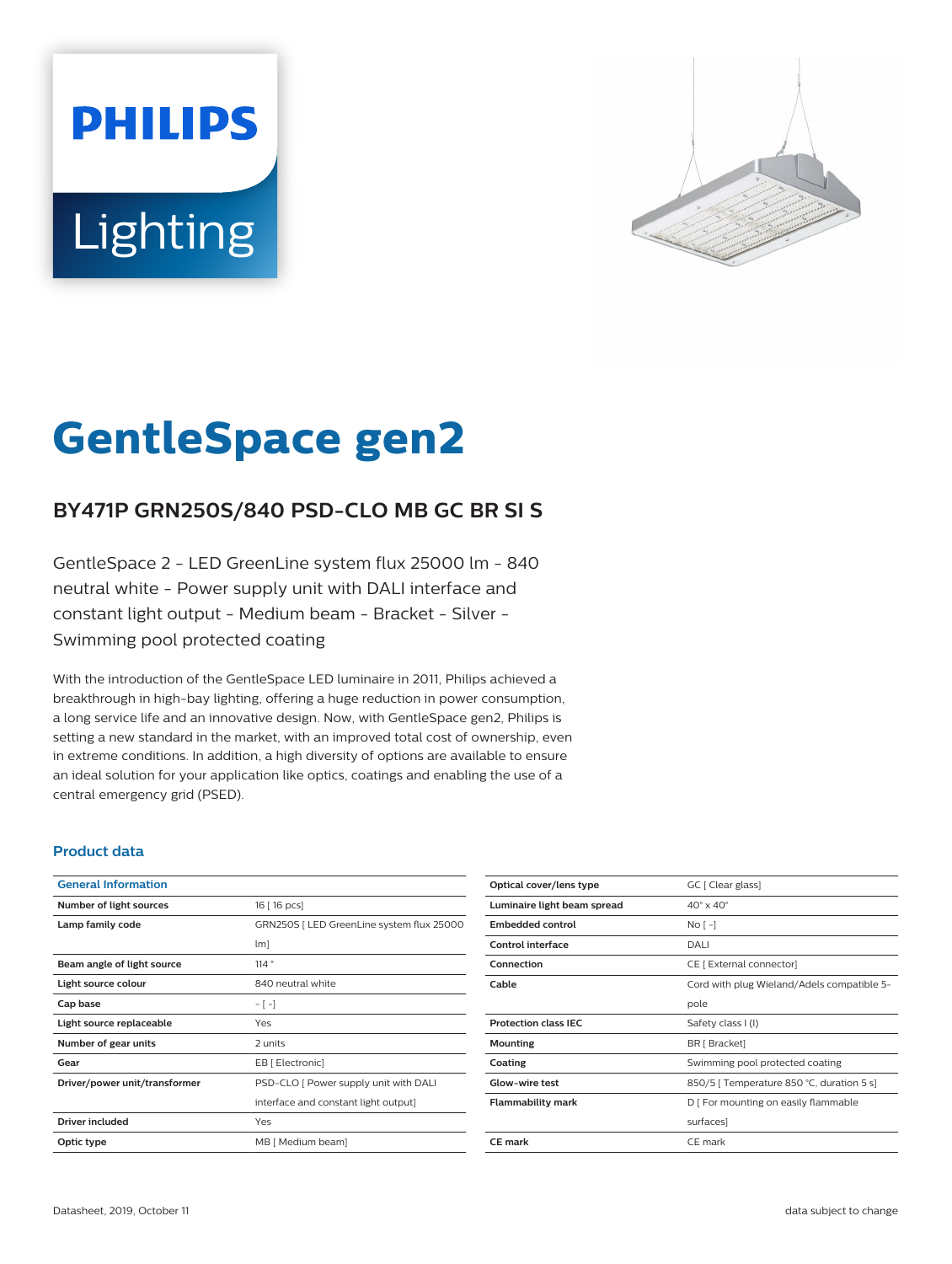# **GentleSpace gen2**

| <b>ENEC mark</b>                | <b>ENEC</b> mark                                |
|---------------------------------|-------------------------------------------------|
| Ball impact resistance mark     | Ball Impact Resistance mark                     |
| Design award-winner marking     | Design Award Winner 2014                        |
| Warranty period                 | 5 years                                         |
| <b>Suspension accessories</b>   | No [ -]                                         |
| Remarks                         | *-Per Lighting Europe guidance paper            |
|                                 | "Evaluating performance of LED based            |
|                                 | luminaires - January 2018": statistically there |
|                                 | is no relevant difference in lumen              |
|                                 | maintenance between B50 and for example         |
|                                 | B10. Therefore the median useful life (B50)     |
|                                 | value also represents the B10 value.            |
| Constant light output           | Programmable                                    |
| Number of products on MCB       | 6                                               |
| <b>RoHS</b> mark                | RoHS mark                                       |
| <b>Product Family Code</b>      | BY471P [GentleSpace 2]                          |
| <b>Unified glare rating CEN</b> | 25                                              |
|                                 |                                                 |
| <b>Operating and Electrical</b> |                                                 |
| Input voltage                   | 220-240 V                                       |
| Input frequency                 | 50 to 60 Hz                                     |
| Control signal voltage          | 0-16 V DC DALI                                  |
| Initial CLO power consumption   | 131 W                                           |
| Average CLO power consumption   | 148 W                                           |
| Inrush current                  | 9.6A                                            |
| Inrush time                     | 2.3 <sub>ms</sub>                               |
| Power factor (min.)             | 0.9                                             |
|                                 |                                                 |
| <b>Controls and Dimming</b>     |                                                 |
| Dimmable                        | Yes                                             |
|                                 |                                                 |
| <b>Mechanical and Housing</b>   |                                                 |
| <b>Housing material</b>         | Aluminum                                        |
| <b>Reflector material</b>       |                                                 |
| Optic material                  | Acrylate                                        |
| Optical cover/lens material     | Glass                                           |
| Gear tray material              | Steel                                           |
| <b>Fixation material</b>        | Steel                                           |
| Optical cover/lens finish       | Clear                                           |
| Overall length                  | 600 mm                                          |
| Overall width                   | 450 mm                                          |
| Overall height                  | 150 mm                                          |
| Colour                          | Silver                                          |

| <b>Approval and Application</b>                 |                                               |
|-------------------------------------------------|-----------------------------------------------|
| Ingress protection code                         | IP65 [ Dust penetration-protected, jet-proof] |
| Mech. impact protection code                    | IK07 [2 J reinforced]                         |
|                                                 |                                               |
| <b>Initial Performance (IEC Compliant)</b>      |                                               |
| <b>Initial luminous flux</b>                    | 25000 lm                                      |
| Luminous flux tolerance                         | $+/-7%$                                       |
| Initial LED luminaire efficacy                  | 152 lm/W                                      |
| Init. Corr. colour temperature                  | 4000 K                                        |
| Init. colour rendering index                    | ≥80                                           |
| Initial chromaticity                            | (0.38, 0.38) SDCM <3                          |
| Initial input power                             | 164 W                                         |
| Power consumption tolerance                     | $+/-11%$                                      |
|                                                 |                                               |
| <b>Over Time Performance (IEC Compliant)</b>    |                                               |
| Control gear failure rate at median useful 5%   |                                               |
| life 50000 h                                    |                                               |
| Control gear failure rate at median useful 10 % |                                               |
| life 100000 h                                   |                                               |
| Lumen maintenance at median useful              | L85                                           |
| life* 50000 h                                   |                                               |
| Lumen maintenance at median useful              | <b>L70</b>                                    |
| life* 100000 h                                  |                                               |
|                                                 |                                               |
| <b>Application Conditions</b>                   |                                               |
| Ambient temperature range                       | -30 to +45 °C                                 |
| Performance ambient temperature Tq              | 25 °C                                         |
| Maximum dimming level                           | 10%                                           |
| Suitable for random switching                   | No                                            |
|                                                 |                                               |
| Product Data                                    |                                               |
| Full product code                               | 871869632301400                               |
| Order product name                              | BY471P GRN250S/840 PSD-CLO MB GC BR           |
|                                                 | SI S                                          |
| EAN/UPC - product                               | 8718696323014                                 |
| Order code                                      | 32301400                                      |
| Numerator - quantity per pack                   | 1                                             |
| Numerator - packs per outer box                 | 1                                             |
| Material no. (12NC)                             | 910930206061                                  |
|                                                 |                                               |